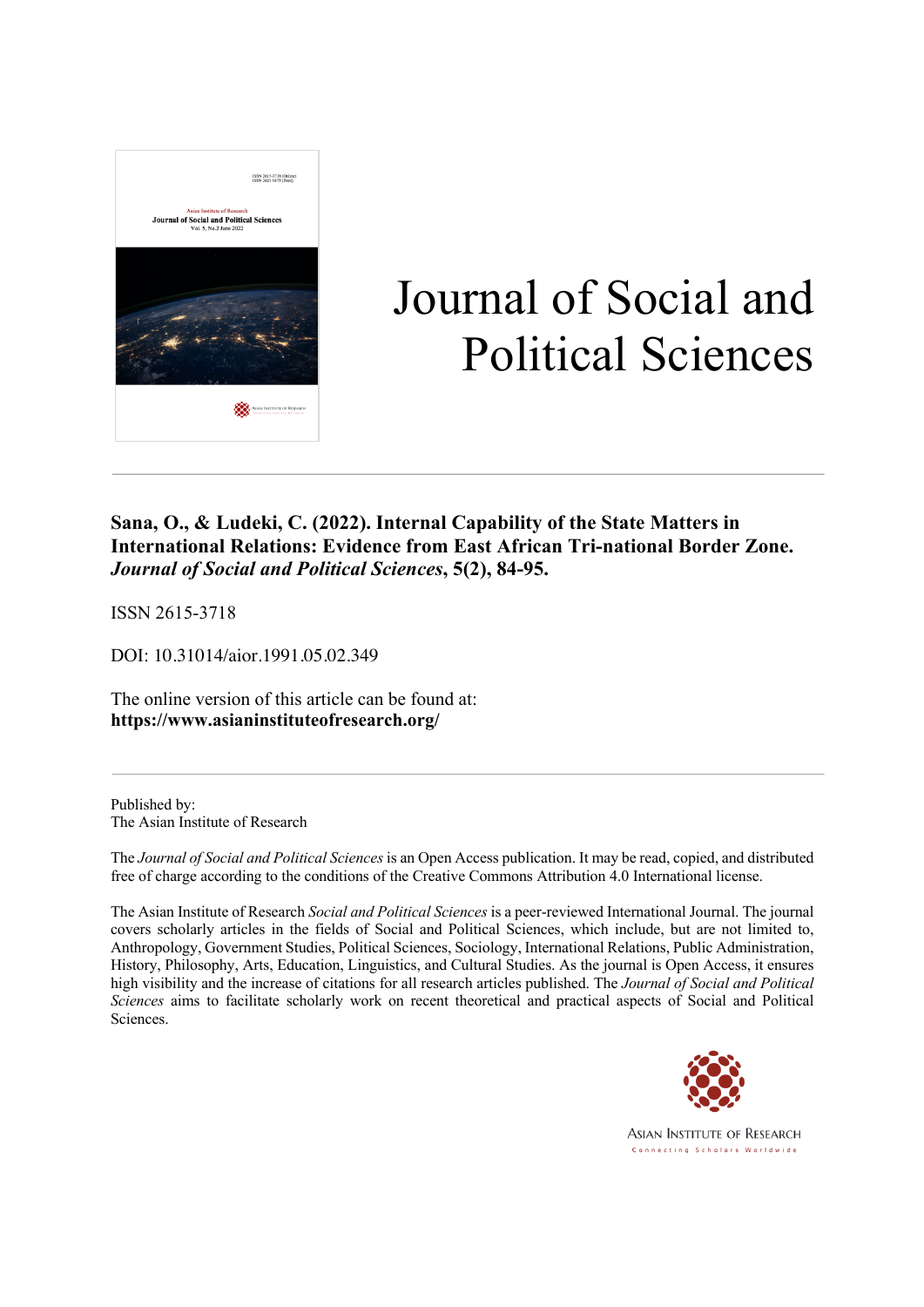

## Internal Capability of the State Matters in International Relations: Evidence from East African Tri-national Border

### Zone

Olang Sana<sup>1</sup>, Chweya Ludeki<sup>2</sup>

<sup>1</sup> Department of Political Science and Public Administration, University of Nairobi, Kenya <sup>2</sup> Kenya School of Government, Lower Kabete, Kenya

Correspondence: Olang Sana, Department of Political Science and Public Administration, University of Nairobi. P.O. Box 30197, GPO Nairobi, Kenya. Tel number +254 722 375169. Email: jsanaoke@yahoo.com

#### **Abstract**

The realist theoretical perspective suggests that the 'inside' of the state is not a critical variable since, unlike the anarchical international system, the domestic arena entails a sovereign entity in form of a government which is able to exercise effective authority, secure compliance from citizens, and guarantee internal order. However, studies continue to expose a litany of states especially in the developing world, whose weaknesses can be attributed to domestic antagonism. Consequently, the states face external security threats due to such internal incapacity gaps. This article draws data from Kenya, Uganda and South Sudan to demonstrate that internal capacity of states matter in international relations. The study establishes that the three states have been unable to establish effective authority over the pastoral Turkana, Karamojong and Toposa who reside in their respective territorial jurisdictions and this weakness has a corresponding effect on the ability of the state to promote its national interest, which is mainly security. The article therefore, argues that while realism still remains a compelling theoretical perspective for conceptualizing security in the international system, it could be strengthened by paying attention to the domestic variable.

**Keywords:** External Capability, Internal Capacity Nation State, Security

#### **1. Introduction**

The dominant contemporary political framework for the organization of domestic affairs of different societies and for pursuit of national interests in the international system is the nation state (Stirk, 2015).While the nation states bear the same institutional and functional characteristics namely fixed borders, permanent population, internal control and sovereignty, notable differences exist between them especially their level of institutional development and the consequent capability to fulfill their mandate. In the West, the nation state projects more effective capability in pursuing national interests in the international arena than its counterparts in non-Western world. The developing countries therefore face more formidable difficulties in realizing favorable terms and outcomes of engagement in the highly competitive and insufficiently regulated international stage. In the case of African nation states, these weaknesses have contributed to the constrained capability of the state to fulfill its external mission as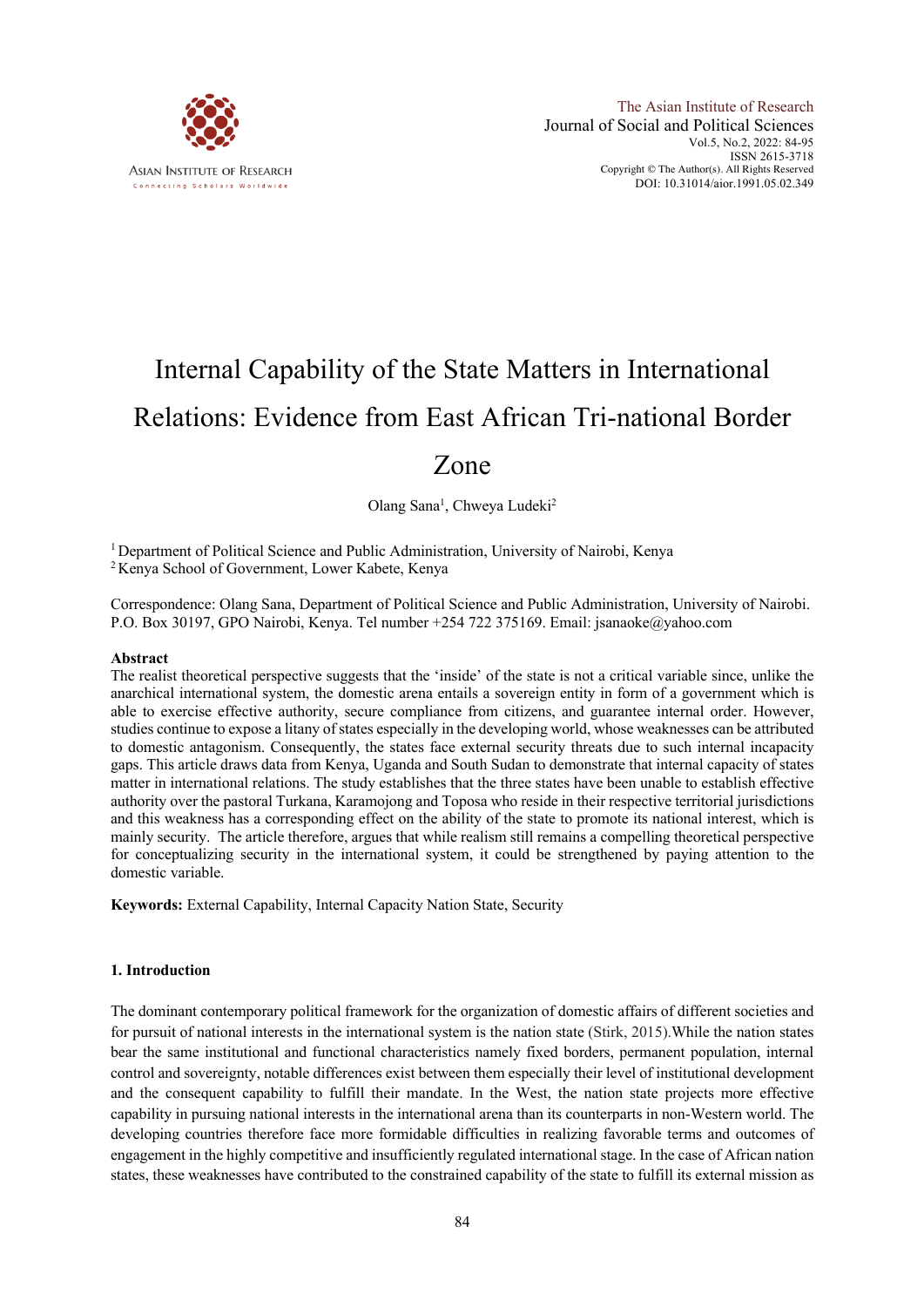a primary actor in the international system in conformity with the central argument in the realist interpretation of international politics (Morgenthau 1973, Said 2013). Despite this, the realist scholarship has so far paid little attention to the development phase of nation-states. The nation-state is still introduced in the literature as a mature and accomplished political unit, presumably ready and capable of achieving dominant presence and action in comparison with non-state actors (Carr 1939, Waltz 1979, Valensi 2015).

Indeed, there is an underlying presumption in the realist argument to the effect that the formation of the nationstate that is mostly an internal process has been completed in all the three primary dimensions, namely definitive citizenry, territory, and an effective structure and authority of government (Hobsbawm, 1992). It is presumed that the accomplishment of these three factors has enabled the nation-state to realistically project outwards into the international arena its fourth dimension, namely sovereignty and the defense of national interest which realism restricts to security. Very little attention has been paid to the internal characteristics of the nation-state itself as the basis for achieving the desired outward conduct (Hassan, 2006). However, internal weakness of the nation-state can directly translate into weakness in external projection and inhibit the realization of the goals expressed in the classical Treaty of Westphalia, that is, peace and security through internal control and external sovereignty (Croxton, 1999).

The nation-state in the West has experienced long evolutionary processes and are thus regarded as internally developed. In the developing world, however, the nation state is at once new and inadequately developed in respect of internal dimensions (Chabal & Pascal 1999). The nation-state formulation emerged outside Western Europe generally, through establishment of the colonial state, complete with legal and institutional system of government, borders, and a defined subject population. Upon independence, these features of the colonial state were inherited by the newly established nations mostly during the post-World War II period. The African nation state is therefore a new, post-colonial construct with *acquired* attributes that are at early stages of development (Wimmer & Feinstein, 2010).

Whereas states are perceived as entities that meet the traditional criteria of statehood namely fixed borders, permanent population, internal control and sovereignty, some - especially in the developing world - show evidence of shortfall in one or more of the preconditions stated above (Moravcsik, 1996). Consequently, these states are weaker than their Western counterparts. The weakness of these states arises much less from external factors than from their internal conditions. This is the situation that Rotberg (2002) describes as "internal antagonism."

This article presents data collected from a study of local pastoralist communities along the Kenya-Uganda-South Sudan tri-national border zone. Using this research context, the study demonstrates the effect of weak internal capacity to exercise governmental authority and control in the adjoining states on their capability to respond to cross-border international security threats.

This article begins by revisiting the realist and liberal theoretical debates around the conundrum between the domestic capacity and external capability of states. Subsequently, section two provides an exposition of pastoralist lifestyle and its contradiction of the security regime introduced and advanced by the modern state. Lastly, section three evaluates the effect of the domestic (political) variable on the capability of states to pursue international (security) interest by providing an exposition of the external security threats that face the adjoining states due to their incapacity to manage internal antagonism.

#### **2. Classical postulation of the nation state and security**

Realist scholarship privileges the nation state as the fulcrum around which security and order in the society revolves. In the classical approach, security by definition is and should be about the state and the state is and should be about security (Buzan et al, 1998). The classical contribution of Thomas Hobbes on the absence of a central authority in the conceptual 'state of nature,' leads to unqualified conflict, and the imperative for 'order,' is achievable through establishment of the *Leviathan* (Hobbes, 1952). This postulation, ideally set in the internal arena of a state, is often extrapolated to the study of interactions of states in the international system. This leads to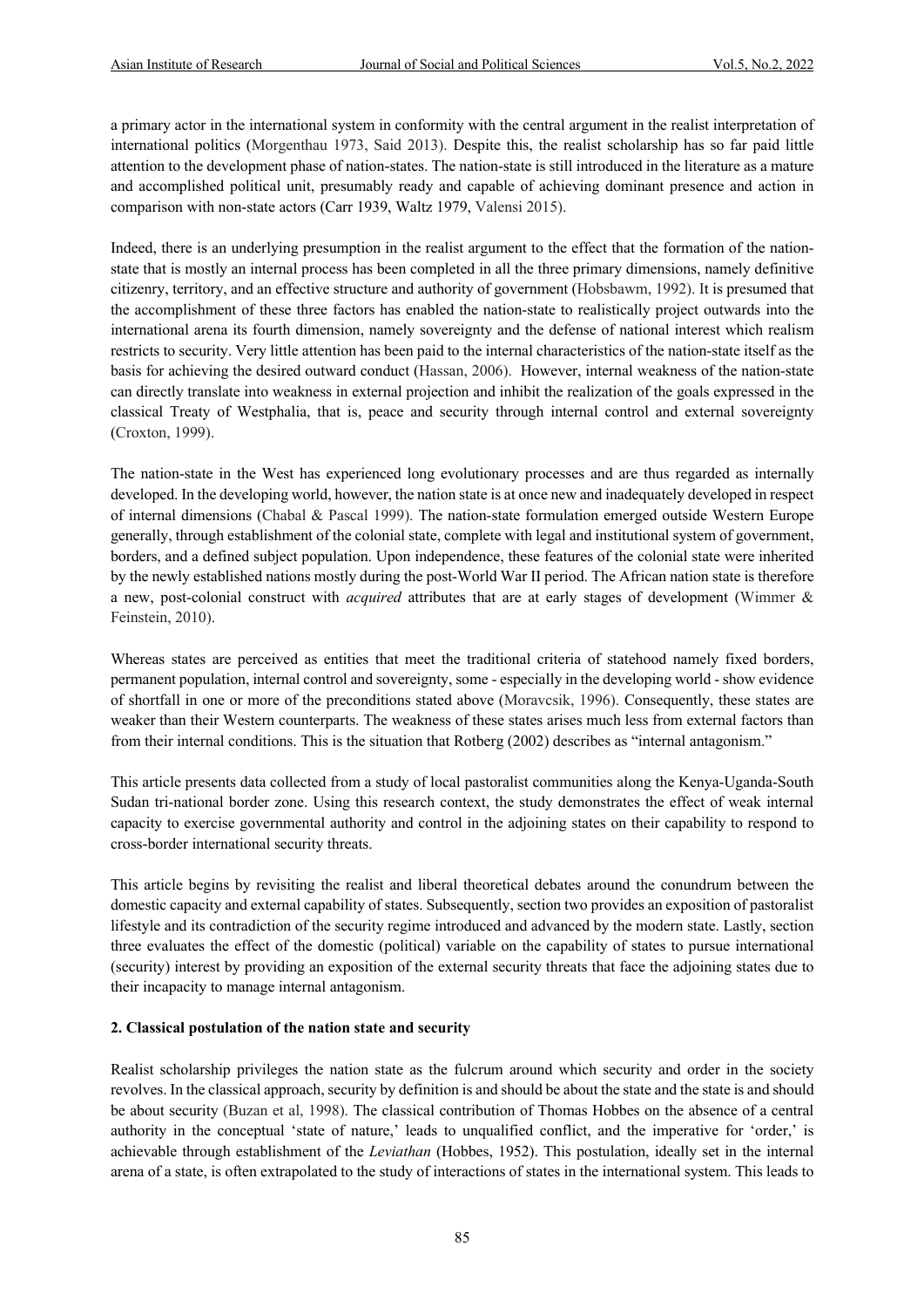concepts such as anarchy, insecurity which is defined as potential military aggression by other states, unlikelihood of cooperation, and balance of power (Sheehan, 2005). The classical tradition emphasizes military and political connotations of security. To the realists, the dilemma of security is inescapable in the context of anarchy, that is to say, lack of a world government analogous to the national government of states, which can maintain law, administer justice, and prevent large scale outbreak of violence. States are therefore condemned to engage in balance of power politics. The tragic consequence of their defensive efforts is a general condition of insecurity that serves as a breeding ground for war. Exercising self-help which include efforts to outmaneuver, contain or eradicate adversaries are available to states, apart from more cooperative ventures to preserve the balance of power (Booth, 2005).

In the perspective of realists, military force represents the central component of state power. By this, it enables a state and its leaders to protect and promote their particular interests, to defend national sovereignty and identity, to influence, and where necessary, to compel others into their way of thinking. Survival of the state thus overrides all other policy considerations. Military power may also be employed to defend states or governments against nonmilitary threats to their existence. This includes challenges from citizens (Ayoob, 1995). As Buzan (1995) observes, such a move is justified because the state has its own claim to a right of survival and self-defence. This is different from the sum total of the individual rights to security. Realists assume that the state is the safe haven that protects citizens from the intrusion of anarchy and disorder. It is also presupposed by realists that the sates are surrounded by other states and architects of transnational crime and private violence that threaten their citizens. States are therefore so crucial that people without them strive to establish their own sovereign communities since they provide a 'roof' for a culturally defined people (Anderson, 1991).

From the foregoing, it is apparent that realists perceive the nation state as inevitable, natural, and the final and perfect stage of a given evolutionary process. Consequently, attempts to theorize on its nature and the sources and extent of its autonomy from the domestic society are rejected *apriori* manner (Ashley, 1983). For instance, Keyman (1997) asserts that "the state does not need to be theorized because it speaks for itself – just as facts do in positivism." The state is, therefore, taken for granted and no theoretical questions are raised about its precise nature and the basic characteristics of the social formation in which it is embedded, that is, the extent of its autonomy from the domestic sphere.

Not only do the realists reject the absolute division between the domestic and external or *innenpolitik* and *aussenpolitik.*" (Hoffmann, 1965), but also consider the analytical tools of domestic politics neither appropriate nor desirable for describing international phenomena. Whereas some theorists concede that domestic considerations sometimes influence foreign policy, mainstream realism insists that such factors should be strictly subordinated to systemic ones. Waltz (1959) for instance, dismisses an attempt to focus on the aims, policies and actions of states as "simple descriptions from which no valid generalizations can logically be drawn." He insists that the empirical reality must be simplified and reduced to the system. According to Waltz, therefore, systemic pressures determine foreign policy behavior of states.

Katzenstein (1976) has joined this genre of scholars through his notable claims to the effect that: "governments are unencumbered by the society which they rule and the bureaucracies they control. Therefore, sates are presumed to be cohesive collectivities in pursuit of rational political strategies." Moreover, neorealists further posit that the scope and ambition of a country's foreign policy are primarily driven by its place in the international system and specifically by its relative material power capabilities (Rose, 1998). These assertions seem to suggest that the domestic sphere is not significant in a country's external action.

This realist externalist fixation has generated intense debate in IR between conservative realists who insist that the nation-state is a unitary and all-capable actor which cannot be constrained by domestic politics, and the emerging liberal scholarship inclined towards including the domestic variable in the analysis of the external relations of the nation state. For instance, Zakaria (1992) observes that it is fast becoming commonplace to assert the importance of domestic politics and call for further research on the subject. He concludes that "…the domestic politics of states are the key to understanding world events."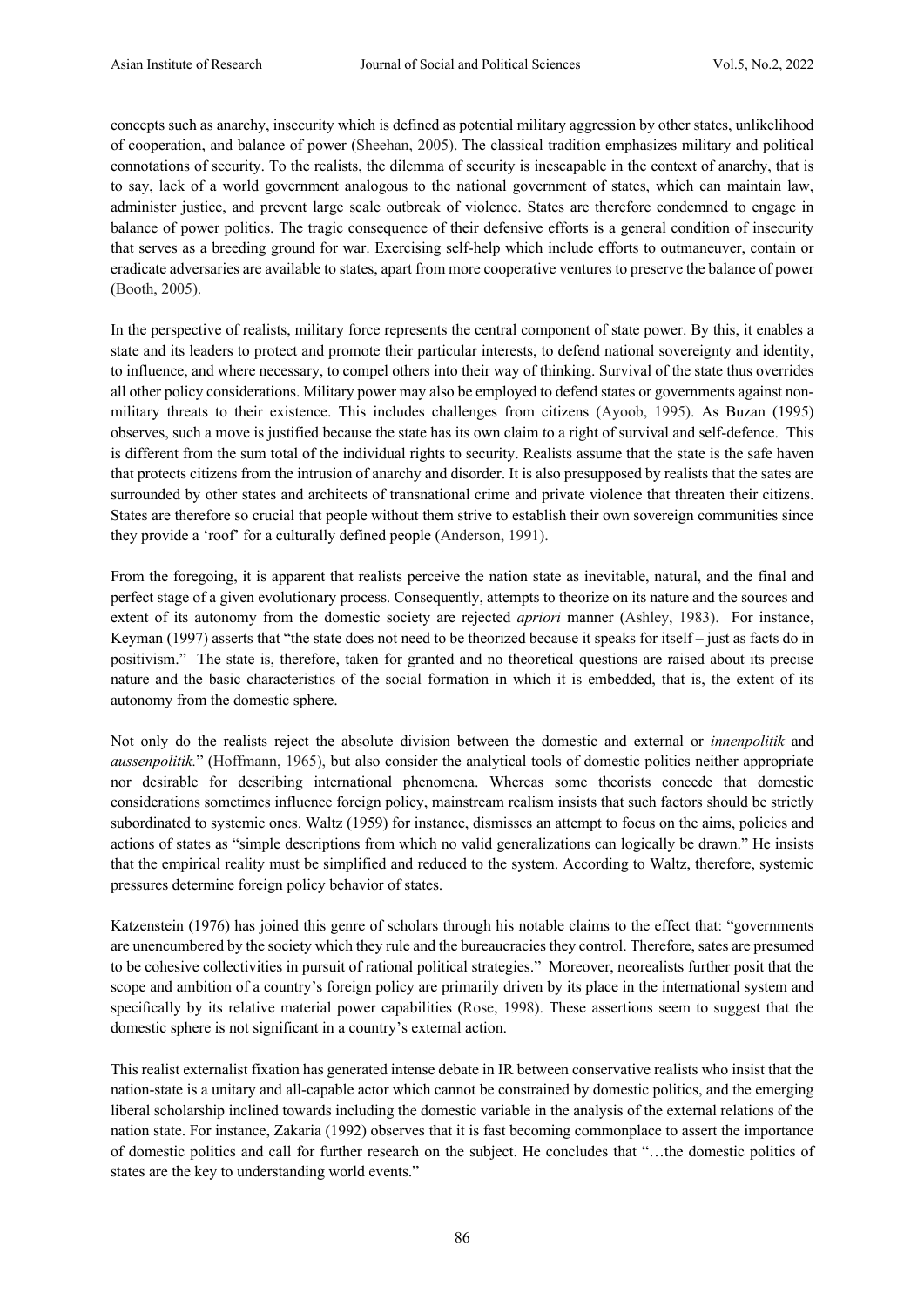While examining the relationship between national attributes and war behavior, Jack Levy laments that domestic political variables are not included in any of the leading theories of the causes of war. He observes that: "This gap is troubling as a greater recognition of domestic factors by political scientists would increase the *explanatory power*" (Levy, 1988). Moreover, Moravcsik (1996) has noted that "the unit and the system interact as to render quite difficult the autonomy of each... So international and comparative politics have always been intertwined, still do, and always will."

Classical realism is also criticized for the erroneous presumption that the state is autonomous from the society, resulting into what Keyman describes as "reductionist institutionalist essentialist" approach that denies us the opportunity to include civil society, or citizens, in the analysis (Keyman, 1997). Hobson (2000) adds that "the perception that the state is autonomous and independent from the domestic sphere leads to a false dichotomy between the state and society."

In summary, the contribution of the liberal scholars has influenced newer debates that tend to emphasize the complex interactions between systemic and domestic factors. Indeed, an increasing number of scholars tend to agree that the phenomena of interest in international relations are often result from complex interactions between domestic and systemic factors, which means that international politics and domestic structures affect each other (Chaudoin et al, 2015).

This study is premised on the assumption that internal characteristics of nation states influence the capacity of these states to realize their interests in the international arena. It is also proposed that an internally more developed nation state has greater capacity to realize external interests. Internal development of the nation state is considered in this regard on the basis of a set of three criteria that are in turn applied in assessing internal capacity of the state. These criteria include affirmation of own definite citizenry, exercise of effective administrative authority, and controls over the population through monopoly of legitimate violence. Sufficient development of these internal features of the nation state accord the state internal capacity for effective outward projection of national interests in the international arena. The projection of national interest is defined in this paper according to the criteria of security of the state, that is, the protection of borders against external violations through unauthorized cross-border migration, armed incursion and own citizens' attack on neighboring communities and interests.

#### **3. Study Site**

This paper is based on a study of the Kenya, Uganda and South Sudan border zone that is inhabited by the Turkana of North Western Kenya, the Karamojong of North-eastern Uganda, and the Toposa of the southern tip of South Sudan. These communities together spread over an area measuring approximately 124,000 square kilometers and sections of each community spread across the international borders into the three neighboring countries. While the three nation-states are new entrants in this region, the local communities have resided here for centuries. (Lamphear, 1976). The Turkana inhabit the north-western corner of Kenya, an area of about 67, 000 square miles. They border the Karamojong to the west, Toposa and Nyangatom to the North, the Samburu to the South-east and the Pokot to the south. The population of the Turkana in 2019 was 926,976(Kenya National Population Census, 2019).

The Karamojong inhabit the Karamoja region in north east Uganda which measures approximately 27,700 square miles. They border the Turkana to the east, the Toposa to the north east, the Pokot to the south east, and the Didinga to the north. Unlike the Turkana and the Toposa, the Karamojong are not an ethnically homogenous group. Rather, they are composed of a cluster of ethnically and culturally interrelated peoples found in the Karamoja region such as the Dodoth, the Jie, the Matheniko, the Pian and the Bokora. The population of the Karamojong is approximately 850,000 according to the 2011 Uganda National Population census results. (Uganda Bureau of Statistics 2016).

The Toposa are part of the larger group in South Sudan known as Ateker who include the Nyangatom and the Jie. The community is found in Kapoeta East County which is the southernmost semi-arid regions of South Sudan along the Kenya and Uganda border measuring approximately 29,637 square miles. The Toposa border the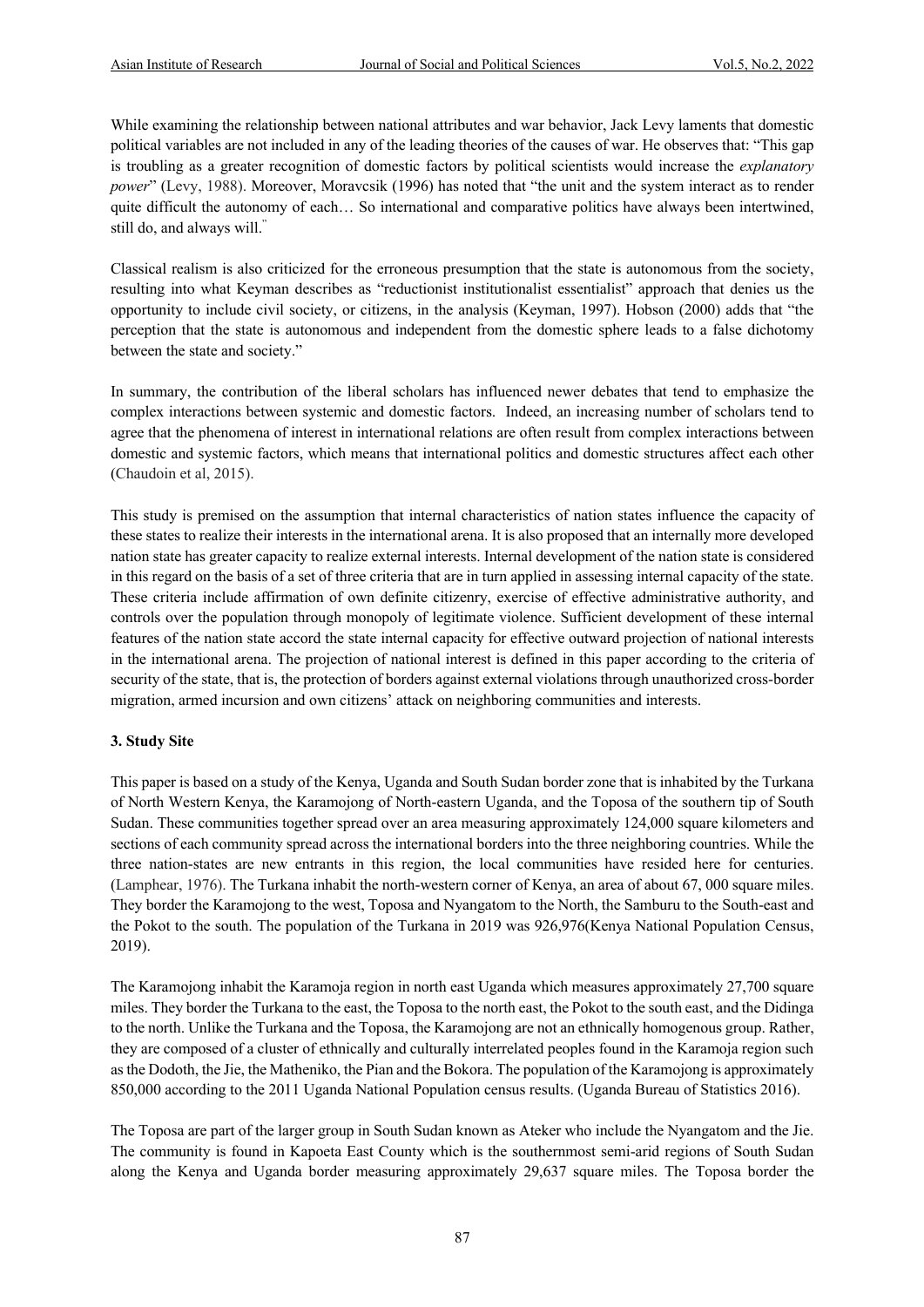Didinga, Nyangatom and Murle on the southern border. Like the Turkana, the Toposa are a pastoral community whose social and economic livelihood revolves around livestock. The population of the Toposa stood at 750,000 as per the 2011 census. The three communities have common cultural characteristics that are relevant to the thematic concerns of this paper.

#### **4. Methodological approach**

This article has developed from the author's doctorate field research which draws experience from Kenya-Uganda-South Sudan border zone to analyze the conundrum between internal capacity and external capability of states. Both primary and secondary methods were applied to yield data in respect of internal development of the nationstate and its capacity to manage internal security threats. The first category of primary data comprised oral presentations from respondents drawn from among government officials and members of local communities. Archival material were also used to generate information about the formation of the nation-state in East Africa, especially the delimitation of Kenya-Uganda-Sudan boundaries and how the boundaries have changed over time; the establishment of colonial administrative infrastructure in the study zone, and; experiences of the colonial government at the initial stage of state formation, particularly effort to impose colonial authority over the Turkana, Karamojong and Toposa communities.

Target interviews were held with senior government officials, church leaders; representatives of non-government organizations operating in the study zone and, local community leaders. The researcher established local towns - Lodwar, Moroto and Kapoeta- as his base for reaching into interior sections of Turkana, Karamoja and Toposa respectively.

Government security officials were a crucial source of information about government policies and activities that relate to establishment of control and civil order in their respective jurisdictions, while interviews with community leaders yielded useful information about the interface between indigenous systems of local governance and the institutional structures and hierarchy of authority of the state. The latter category of respondents comprised Chiefs (called Paramount Chiefs in Toposa), representatives in local government assemblies and national parliaments, kraal leaders, village elders, diviners, and youth and vigilante leaders.

Kraal elders, village elders, diviners (traditional religious authorities), and youth/vigilante leaders provided useful information about their individual roles in security management and the way in which traditional authority is structured, organized, mobilized and coordinated in defense of the community and its values, especially during security emergency situations caused by cattle raids, disarmament, and outbreak of cattle diseases, and drought. The main information sought from ordinary households was their notion of security and self-fulfillment, the traditional role of each social group in the traditional setting, and whether they regard the state, neighbors and other exogenous institutions as partners or obstacles to their security interests.

Focus group discussions were held in Turkana, Karamoja and Toposa. Each FGD comprised between 12 and 15 people representing different categories of respondents that included the youth, women, elders, NGOs officials, church leaders, kraal leaders, selected government personnel drawn from various ministries and, informal local defense organizations such as Karamoja's Local Defense Unit and Kenya Police Reservists. The main purpose of the focus group discussions was to counter-check and verify information obtained from different sources; to seek clarification on issues that did not come out clearly during interviews; to obtain additional information about security dynamics in each area and future projections.

Direct participant observation complemented oral interviews. This method proved very useful in terms of exposing reality beyond respondents' verbal expressions captured in the oral interview. For instance, the researcher stayed overnight in Turkana and Karamoja cattle kraals to acquire firsthand experience of how the warriors guard their cattle at night. Further, the researcher visited official Kenya-South Sudan border post at Nadapal and sections of the unmarked Kenya-Uganda border and the disputed Elemi Triangle which serves as the boundary between Kenya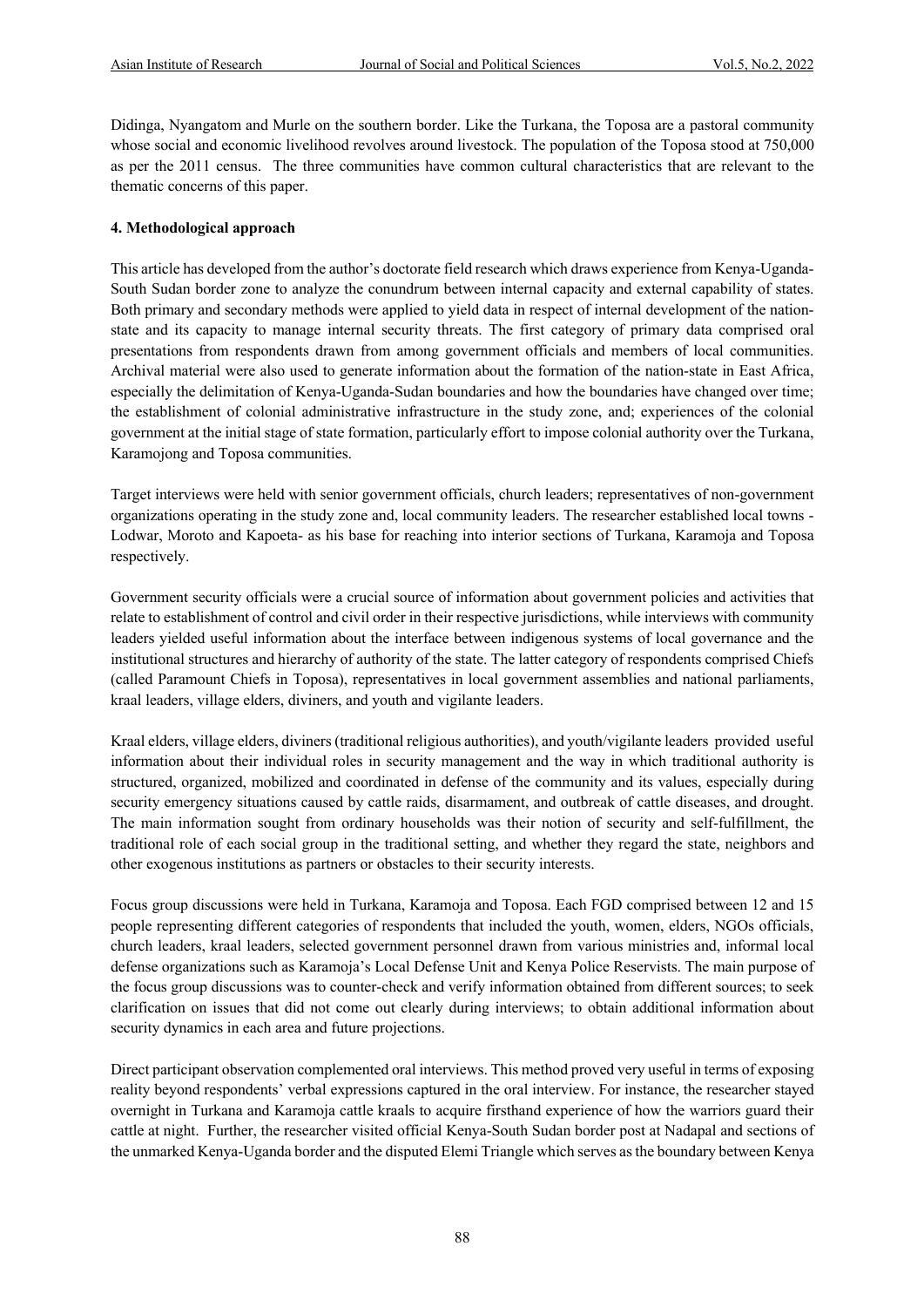and South Sudan. By so doing, the researcher was able to see, feel and appreciate security dilemma confounding the adjoining states and the local communities under study.

Secondary data was an important complementary to primary data. The most important information sought from secondary sources included theories of the nation-state, modernity and its key pillars, the emergence and evolution of the modern state in Europe; the initiation of nation-state project in East Africa and; post-colonial literature on the challenges of state and nation-building in Africa and the Third World at large.

#### **5. Pre-state Notions of Security among the Turkana, Karamojong and the Toposa**

This section entails a summary of the socio-economic lifestyle of the Turkana, Karamojong and Toposa as well as their perception and construction of security. The main purpose of the section is to demonstrate how this traditional pastoralist lifestyle that has been sustained into the present not only makes them difficult to bring under civil administration but also undermines the external security interests of the adjoining states.

The Turkana, Karamojong and Toposa initiate boys into adulthood through an elaborate rite of passage. The rite of passage symbolizes submission, sacrifice, and service to the community. In so doing, males pass from boys (*osorokit)* in Turkana to warriors (*ekajion)* in Karamojong. The primary obligation of the young adult initiates is to protect the community and its livestock. The elders distribute political functions to the younger generation by allocating the responsibility of grazing, defending the community, its livestock, and grazing zones and raiding neighboring communities for cattle.

The highest source of authority in these three communities is the council of elders. Power is exercised by an assembly of elders while executive power is the prerogative of the warrior class. The elders derive their authority not only from their age but also their duty and capacity to organize people into age categories each of which bears a chain of responsibility. The authority of the elder is exercised on various occasions. These include at public ritual meetings, council meetings and public dispute settlement gatherings. The decisions and sanctions of the elders are carried out by the sub-senior age-sets who adhere to the norms of obedience established with age rankings. The elders are also considered to have divine authority - or at least to be closely associated with divine authority. It is therefore the responsibility of the elders to maintain good relations with the deity for the protection of the community and their cattle.

Since life in the community is almost unimaginable without livestock, socio-economic activities of the Turkana, Karamojong and Toposa generally revolve around the animals and their protection. It is the obligation of male adults to move around - occasionally traversing territorial boundaries - in search of pasture and water. Men graze while protecting their cattle against wild beasts and raiders, or anything that can threaten the wellbeing and size of their herds. While on the move, they sleep in the open at night, but build rough camps with thorn hedges to protect their cattle. Communal myths, tales, songs, and dances are conjured up to extol bravery, courage and skills in protecting livestock from raiders, reclaiming livestock after raids, and acquiring more herds though raids and husbandry.

Owing to the predominance of pastoralist lifestyle, the local meaning and configuration of security also revolves around livestock. The community is considered to be at peace (*ekisil*in Toposa) in the absence of actual or eminent threats of attack from a rival community and also when it enjoys safety from natural calamities. Security is also assured when there is plenty of pasture and water for their livestock and when the animals are healthy and safe from threats of animal disease. The simultaneous increase in the number of livestock through husbandry or cattle raids and general wellbeing of the society are also considered as indicators of security. The converse situation or absence of these factors implies insecurity. The security referent objects are members of the community, the numbers and health of livestock and territory.

The pastoralists maintain a strong feeling of belonging not only to their group but also possession and/or dominion over their territory. The survival of these people depends on their capacity to get access to all or large swathes of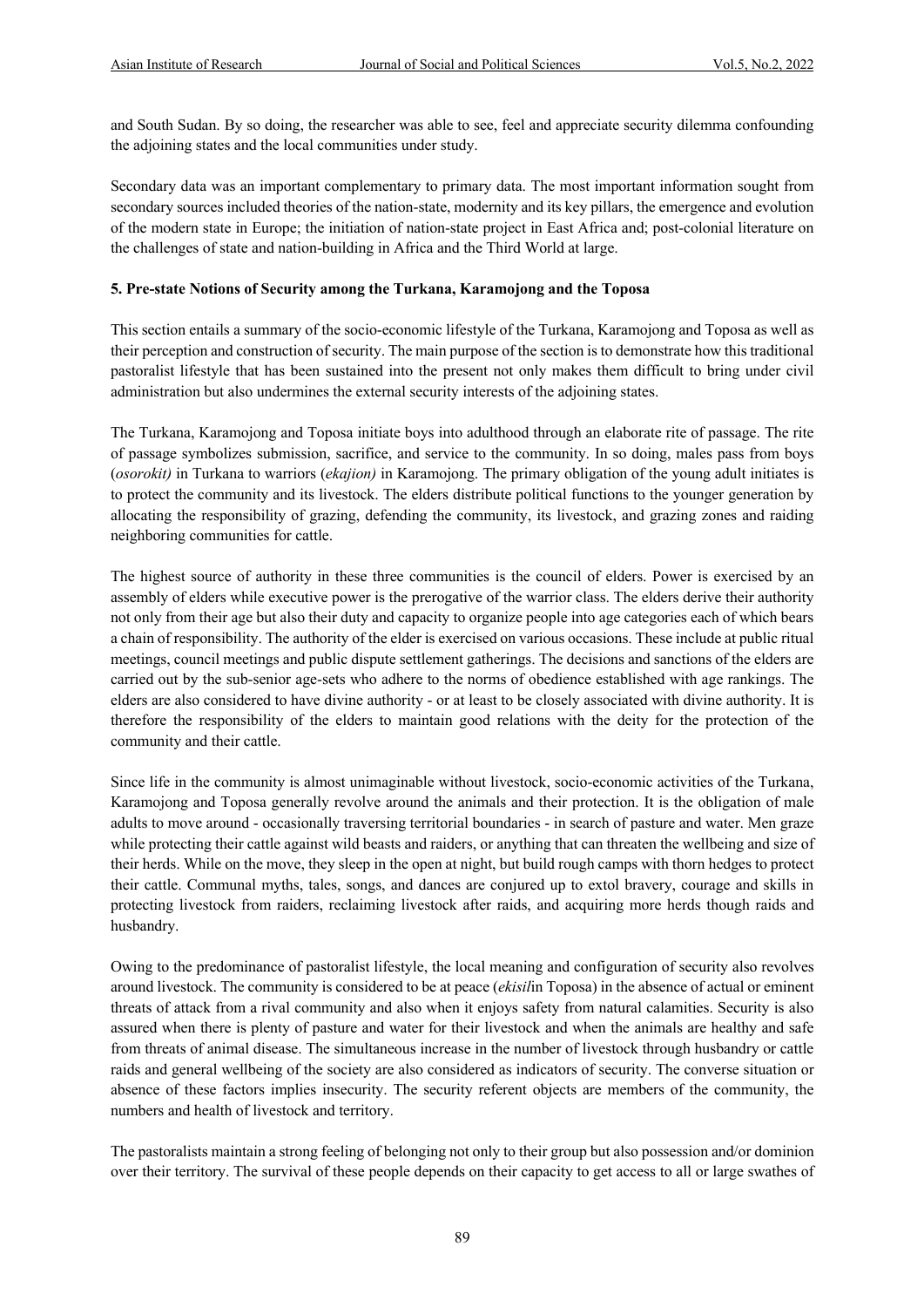their territories which they use for grazing, hunting, and performing cultural activities. Access to pasture and water points is therefore open to all community members at any time. However, elders may regulate the use of grazing land and water in order to avoid conflicts and resource depletion.

The concept of territory encompasses land that the pastoralists presently occupy as a community. It also includes areas that may lie outside their jurisdiction but to which they lay claim because they once grazed or organized a cultural activity there according to oral narratives passed down from one generation to another. These perceptions tend to ignore colonial boundaries delimited by beacons and post-colonial tribal administrative boundaries established by the colonial and post-colonial administrations to manage inter-tribal relations.

Boundaries of the pastoralists' territory are marked by physical features such as hills, mountainous ranges, rivers, lakes, valleys, rocks and trees. Beyond these physical features dwell the neighbors who are often perceived as the enemy. Furthermore, the communities enjoy sovereignty over their land and territory. Neighbors may thus only access water and forage for their livestock through negotiated agreements initiated by elders. The territory is therefore the object of protection to keep away the enemy from incursion and to protect scarce water and forage reserves on which the livelihood of animals depend. Besides territory, the entire community or group is also the focus of protection. The community provides both the philosophy for rationalization of the individual's existence and the theatre for self-actualization. The individual lives for himself and also for the community. Each person has a role in the protection of the community and its values irrespective of gender, social status and age-group while labour is divided along gender distinctions.

Under the prevailing philosophy of 'group security', intra-communal violence is culturally intolerable because it weakens the community and exposes it to external threats. The *threat* to the local community is often construed in the image of the *neighbour* and the number of such actual or potential enemies is limited to communities that dwell in the neighborhood and whose livelihood also revolves around livestock. While the Turkana, Karamojong and Toposa perceive each other as cross border enemies, each community may also face security threats from internal neighbors as is often the case with Karamojong sub-clans in Karamoja district or the Turkana against the Pokot of Kenya.

Young men aged between 17 and 35 (*nkiliok* in Turkana) have the duty to ensure livestock are well watered and protected in the face of challenges from the natural environment and neighboring communities. The youth are prepared for their future role in the community through rigorous socialization that begins in childhood. They absorb into their subconscious highly cherished community values of heroism, courage, endurance, "manliness", and herding skills.

Children thus grow into adulthood, shaped and conditioned by customs and expressions idealizing the qualities associated with involvement in cattle rustling. The day-to-day discourse is replete with sayings that encourage men to take part in such adventures irrespective of the risks involved. Initiation rites, weddings and other rituals and social events are opportune occasions to glorify those who have proved themselves courageous in rustling missions by chanting and singing about them. On these public occasions, the heroes themselves boast of the booty they have been able to bring home and the brave manner in which they accomplished the feat.

It is against the background of these traditional modes of political organization, authority structures and notions of security that the modern state was superimposed during colonialism. In essence, the modern state was superimposed on a traditional government replete with its own structures of authority, philosophy and perceptions of security. Kenya, Uganda and Sudan inherited the Turkana, Karamojong and Toposa respectively as their citizens upon attainment of independence when those structures and notions were still dominant. Notwithstanding attempts to extend governmental institutions and security apparatuses in these communities in the postindependence period, the pastoralists still dwell predominantly in the pre-nation state form.

The next section analyses how the foregoing resilient lifestyle has made the pastoralists difficult to bring under state control and more importantly, how it has undermined the external security interest of the adjacent states.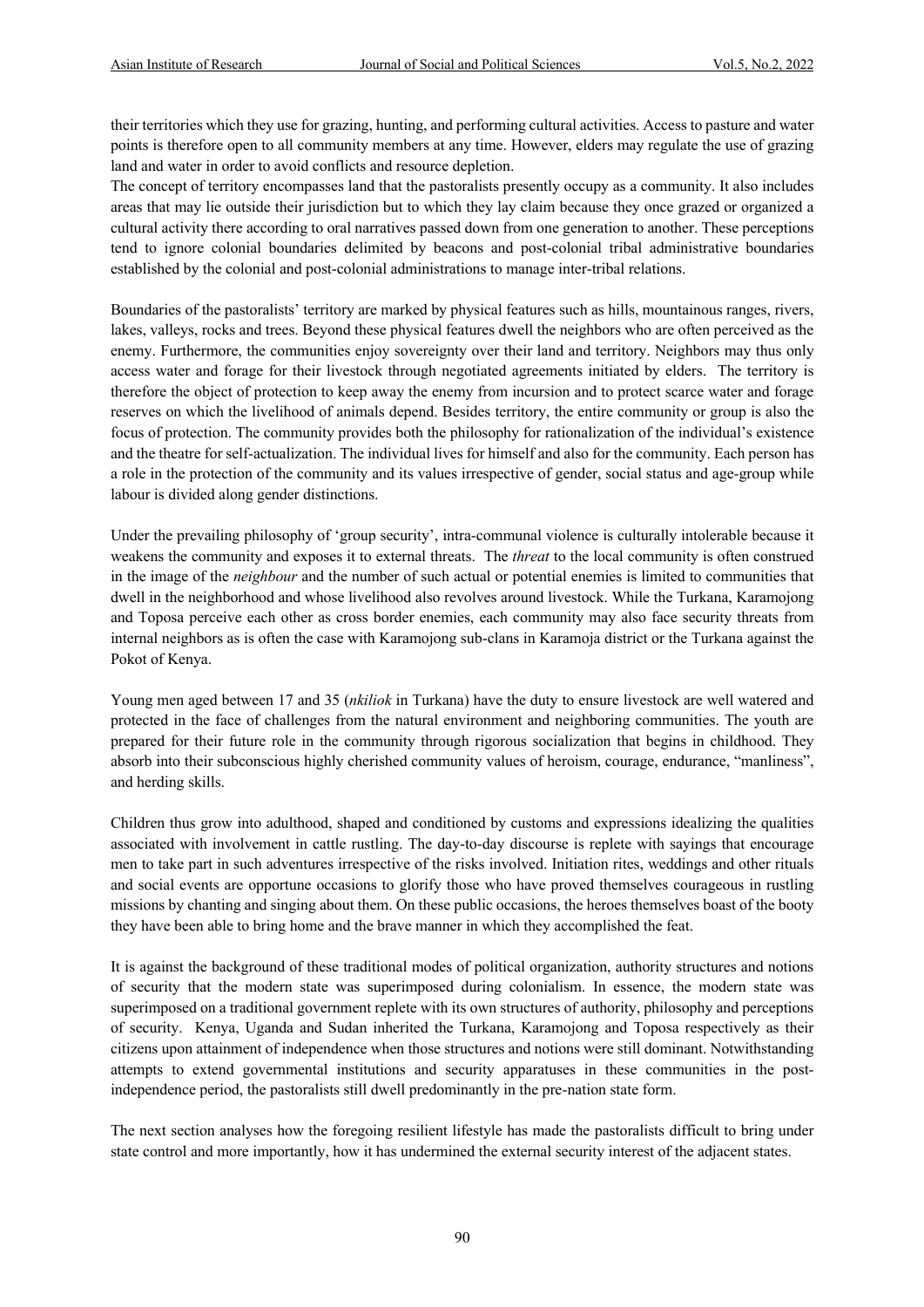#### **6. Internal Capacity Challenge and Implications on External Security Interest of the State**

States are recognized under international law by their capability to maintain clearly defined boundaries, secure their territories, and protect citizens. The ability to perform these roles forms the basis upon which states are categorized as strong, weak, fragile, or failed (Rotberg, 2004). The capacity to maintain border security is a particularly critical function of the state since it involves border control, border management, border monitoring and border protection. As Wafula Okumu succinctly puts it, "the purpose of border control is to facilitate or limit the movement of people, animals, plants, and goods in and out of a country (Okumu, 2010). By extension, immigration control aims to impose conditions under which people legally cross borders.

Kenya, Uganda and South Sudan have made significant efforts to exercise immigration controls in order to protect their citizens and the territorial integrity of their respective states (Kenya Immigration Act 1967, Constitution of Kenya 2010, Uganda Passports Act 1982, Constitution of Uganda 1995, South Sudan Nationality Act, 2011). The existing immigration laws in Kenya, Uganda and South Sudan apply to the Turkana, Karamojong and Toposa respectively since they are today considered citizens of their respective sides of territorial boundaries rather than free indigenes of the previously unmarked region before the establishment of colonial rule. Indeed, the postcolonial maps of the three countries clearly show that the three communities belong to their respective territorial states and what appears in the maps in regard to citizenship has been further confirmed by government security policies targeting these communities.

Obligations of citizenship demand that the three communities that are the subject of this study should confine their operations to respective host countries. They should thus cross international borders only under clearly defined exit and entry rules because they are aliens and foreigners once they cross the border. Similarly, citizenship claims by the adjoining states over the communities impose responsibilities on each state to control cross-border immigration exit and entry. This is meant to avert illegal exit of nationals to countries where they are aliens, and to prevent illegal entry of foreigners into neighboring countries at border control points, especially if such entries may be injurious to the security of the state. In other words, Kenya is responsible for the administration of the Turkana, Uganda for the Karamojong and South Sudan for the Toposa. By extension, the host state should be responsible for the exit of their nationals across the border and all immigrants must meet the entry requirements and conditions set by the receiving state before they are cleared at official border control points. Aliens from the three countries should submit travel documents (including travel passports) to immigration officers at designated Border Control Points (BCPs) before they are cleared for entry, and no persons are allowed to enter or depart from a country except through the points of entry and exit which are prescribed by the government." (South Sudan Passports and Immigration Act, 2011). Herdsmen who cross the border with firearms which can be used for cattle rustling and other illegal activities all fall under the category of persons who do not qualify for exit or entry visas.

Despite the existence of elaborate immigration rules that apply to all citizens and aliens indiscriminately, the study confirms massive violation of laws that govern entry and exit by the pastoralist communities in the zone. Border control points are far apart and are poorly manned by state security agencies. For instance, the Kenya-Uganda border has only two immigration control points, one at Loya and another at Moroto-Loima. Both Kenya and South Sudan have only one official immigration control point at Nadapal, while Uganda-South Sudan border has four immigration check points (Nimule, Elegu, Musingo and Oraba) but with very weak security control arrangements. Large sections of Kenya-South Sudan, Uganda-South Sudan and Kenya-Uganda borders are therefore not manned by government security forces.

Owing to these lapses, the Turkana, Karamojong and Toposa avoid boundary control points and simply move back and forth across the imaginary international borders in search of water and pasture for their livestock. What is particularly worrying is that these communities immigrate with weapons and stolen goods (livestock). While abroad illegally, these pastoralist 'foreigners' not only deplete water and forage resources which are reserved for the host nationals, they also commit cattle theft and murder especially when they engage in cattle rustling. The case of the Dodoth of Karamoja who currently occupy Toposa villages in South Sudan and the annual unauthorized Turkana immigration into Uganda deserve elaboration.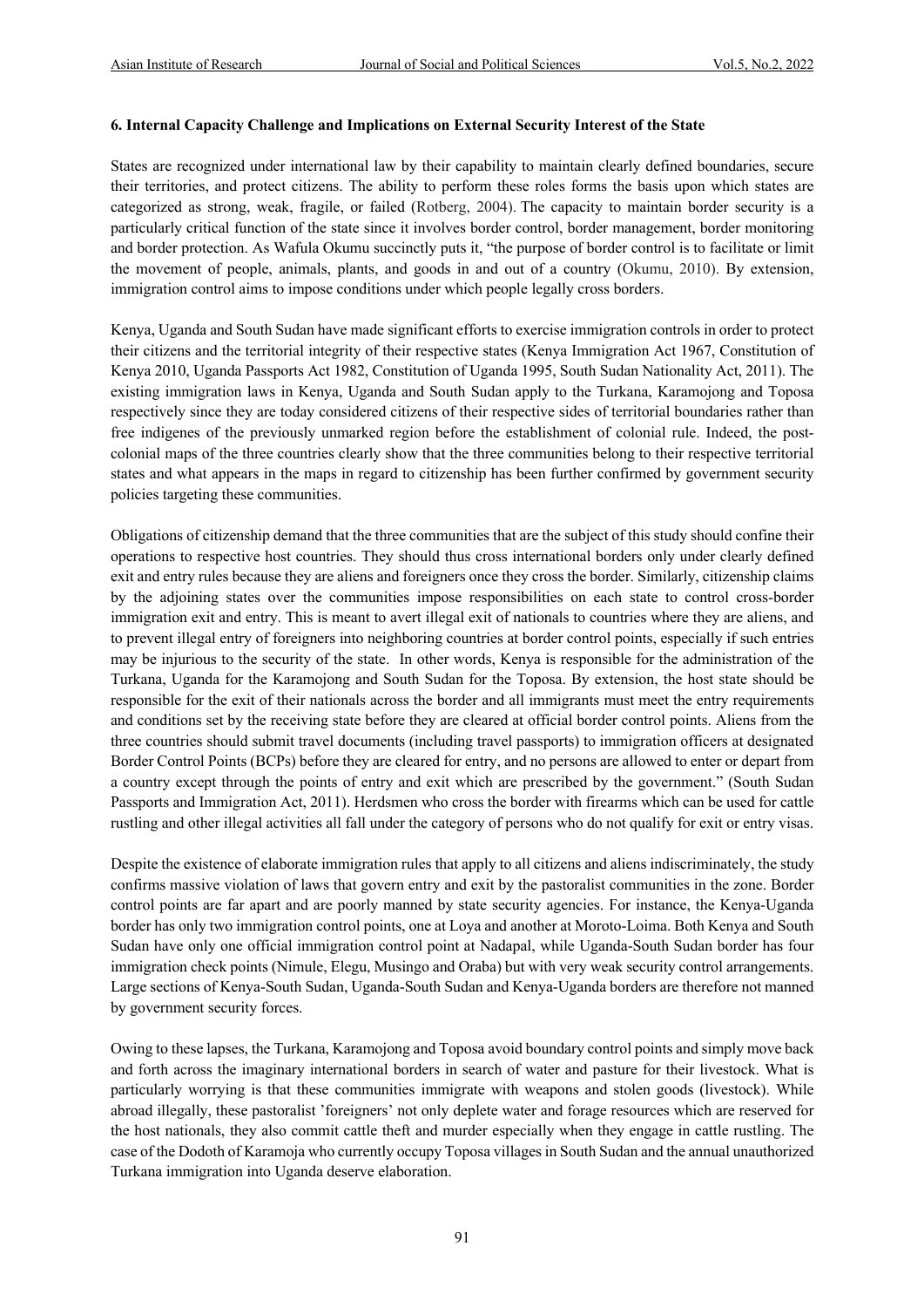A section of Dodoth herdsmen numbering about 5,000 migrated from Karamoja region of Uganda in 2012 and forcefully occupied a village in South Sudan among the Toposa in their endeavor to avoid disarmament operations launched by the Ugandan Peoples Defence Force (UPDF). While in South Sudan, the Dodoth have continued to organize internal raids against their 'host' (the Toposa) as well as cross-border raids against the Turkana of Kenya and the Jie sub-clan of Karamoja. The Toposa community feels very insecure with the Dodoth in their midst and have appealed to the Government of South Sudan to come and flush them out without success.

In May 2016, the Ugandan Government threatened to cross over the border into South Sudan to disarm the Dodoth and recover livestock raided from the Jie if the Government of South Sudan (GoSS) was unable to drive them back to Karamoja. Acting under pressure from Uganda, the Government of South Sudan (GoSS) appealed to the Toposa to move away from villages occupied by the Dodoth so as to avoid imminent reprisals from the Ugandan army. GoSS further pleaded with the Toposa to join the Sudan People's Liberation Army (SPLA) in mobilizing a strong force that can drive back the Dodoth to Uganda. The County Commissioner for Eastern Equitoria warned the Toposa to act fast against the Dodoth because if the UPDF attacked them for illegally harboring these foreigners, South Sudan would not be in a position to protect them. He also appealed with the Toposa to investigate and establish the number of Dodoth immigrants among them and their level of armament in advance of preparations to drive them back to Karamoja. The study confirmed that while some Dodoth pastoralists had voluntarily returned to Karamoja by December 2021, an unknown number still illegally reside in South Sudan.

Another case in point is the annual cross-border immigration of the Turkana of Kenya to Karamoja district of Uganda where they are hosted by the Matheniko. Both communities made a peace agreement in 1973 after many years of hostility inspired by counter raids. In this pact, the elders agreed not only to stop mutual cattle raids but to allow one another free access to water, forage and protection if need arose. The period following the agreement has witnessed annual movement of the Turkana to Moroto where the Matheniko are found. Mount Moroto receives reliable rainfall throughout the year and has abundant grass and water during periods of scarcity in Turkana region. Since 1974, the Turkana illegally stay in Uganda for three to four months depending on the longevity of the drought on the Kenyan side of the border. For instance, in March 2006, over 600 Turkana families left their homes and crossed the border into Uganda with their livestock and firearms. While in Karamoja, they raided the Jie, Dodoth, Bokora and other Karamojong sub-clans around Mt. Moroto as they would raid their Pokot neighbors in Kenya. The fact that this immigration arrangement is initiated by Turkana and Matheniko elders without involving or informing Kenyan and Ugandan authorities makes it illegal and an affront on the Ugandan territorial integrity.

These two examples confirm that the states in which pastoralists are nationals do not monitor the movement of their citizens and have failed to impose pre-exit rules. At the same time, the host states are less responsible for whatever security risks their citizens are exposed to while abroad (Kenya Animal Disease Act, 1972). More importantly, the receiving states in the zone do not keep records of the number of people who cross international borders into their territory from time to time. These armed pastoralists qualify to be regarded as criminals who threaten the security of the receiving state because the guns, spears and arrows that they wield are not only used to conduct cattle raids abroad but also to stage armed combat against state security officers who threaten their security. In addition, inoculation requirements for both immigrants and their livestock are never adhered to yet unchecked herds may transmit deadly diseases abroad that can undermine the health of livestock in the receiving state especially when they mix with local stocks.

The study established that the Turkana, Karamojong and Toposa still defiantly cross borders to graze and water their livestock in neighboring territories because they believe that *grazing has no boundary*. The prevailing perception suggests that the adjacent states have done little to impose a sense of citizenship among their respective communities. Lack of citizenship consciousness has embedded a culture in which cross border communities do not mind staying in a neighboring state as long as they can reliably access grass and water for their livestock. The survival needs of these communities are so pressing that the Turkana do not mind being called Ugandans neither do the Dodoth mind changing citizenship to become South Sudanese so long as their permanent stay abroad can guarantee their safety and good health of their livestock.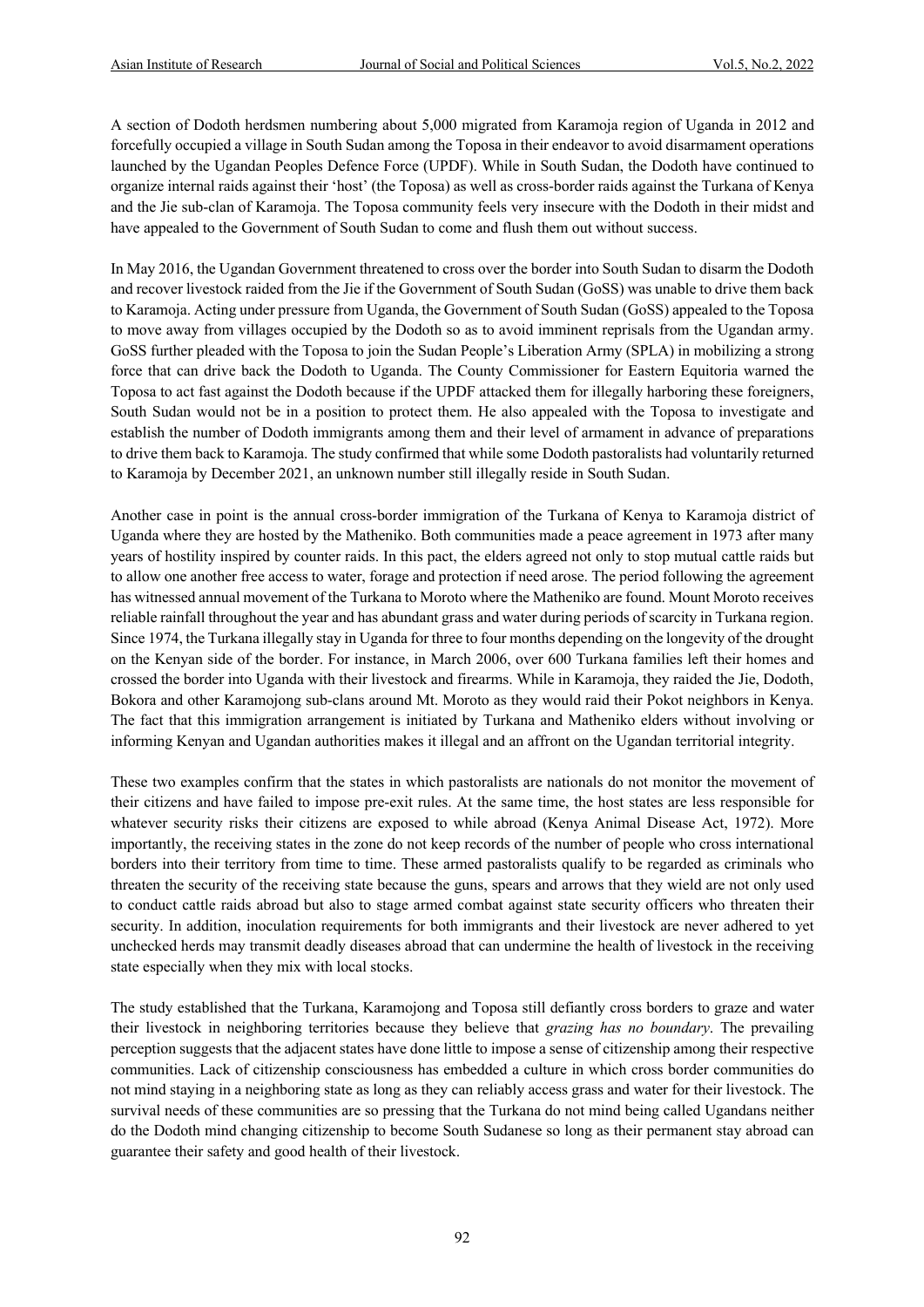Border management challenges are commonplace in the zone. While borders indicate the geographical spread of a state hence the jurisdiction under which the state is permitted conduct its international security surveillance obligation, the three countries have been unable to determine the international borders between them. Physical beacons that definitively mark the Kenya-Uganda, Kenya-South Sudan and Uganda-Sudan borderlines have not yet been marked on the ground, more than half a century since independence and more than one century since they were mooted. The vagueness of the border complicates government intentions and efforts to counteract crossborder security threats to territorial integrity and to exercise both external sovereignty and security of the population.

The unresolved ownership of the Elemi Triangle located between Kenya and South Sudan has made it one of the most insecure areas in the zone. The Kenya government established a border post at Nadapal in 2009 to defend its territorial integrity and to contain incursions by the Toposa into the Triangle. The decision by Kenya has sparked off a diplomatic row between Nairobi and Juba (South Sudan Administrative headquarter) with the latter claiming that the Kenya-Nadapal border post is 'inside' South Sudan. On 30<sup>th</sup> July 2009, two Kenyan cabinet ministers visiting Nadapal to survey a suitable area for the establishment of the border post were stopped and harassed by Sudan People's Liberation Army (SPLA) troops (Daily Nation July 31, 2009) Later, on 29 June, 2011, Kenyan security forces engaged SPLA personnel in one-hour gun fight around Nadapal after SPLA soldiers crossed the Kenyan border in pursuit of Turkana cattle rustlers.

The local Turkana and Toposa communities have joined their respective governments in the border contestation of the Elemi Triangle. While the Turkana insist that Narustown in South Sudan (25km north of Nadapal border) is their traditional boundary with the Toposa, the Toposa elders maintain that their boundary with the Turkana is as far down south as Kakuma, which is about 100 kilometers inside Kenya. Meanwhile, both communities defiantly cross the contested international border to graze in the Elemi Triangle and beyond because they still lay emotional attachments to lands where their ancestors once grazed and hunted but which have since fallen under either Kenyan or South Sudanese territorial jurisdiction.

Representatives of both communities, therefore, insist that the current Nadapal border, whether permanent or interim, cannot hold because it limits their grazing rights. In October 2012, some armed Toposa people invaded the newly-established Kenyan border post and killed 16 Kenyan military officers. A second attack occurred a week later. While the Turkana warriors have not attacked the South-Sudan border post, they continue to attack Toposa cattle camps located near Nadapal and further north. This happens in open violation of South Sudan's territorial integrity. These developments confirm that border posts alone are unable to control illegal immigration by pastoralists who operate in the zone if a sense of citizenship is not instilled.

In all the three countries, the borders lack access roads and the few security officers deployed in these areas are unable to counter illegal cross-border movement. The work of isolated security patrol team is further complicated by poor mobility from one border post to another. This impedes the officers' ability to patrol and secure the borders from illegal immigrants. Under the prevailing conditions, the role of isolated security officers is simply reduced monitoring and reporting incursions. Cross-border communities thus do not strongly feel the presence of host states before they cross and the receiving state once they enter a foreign land to which they are aliens. This trend confirms that the adjacent states lack capacity to prevent illegal migrations and to make immigrants comply with immigration regulations, which exist in law but are poorly enforced on the ground.

From the foregoing, it is clear that pre-nation state notions are still dominant in the study zone. They thus pose a challenge to the nation-state institutions that were established a century ago that were intended to override, subdue and supplant these traditional institutions.

#### **7. Conclusions**

This paper has interrogated the capacity of three adjacent states to control security threats imposed by pastoralists who still maintain traditional notions of security despite the existence of established modern nation states. The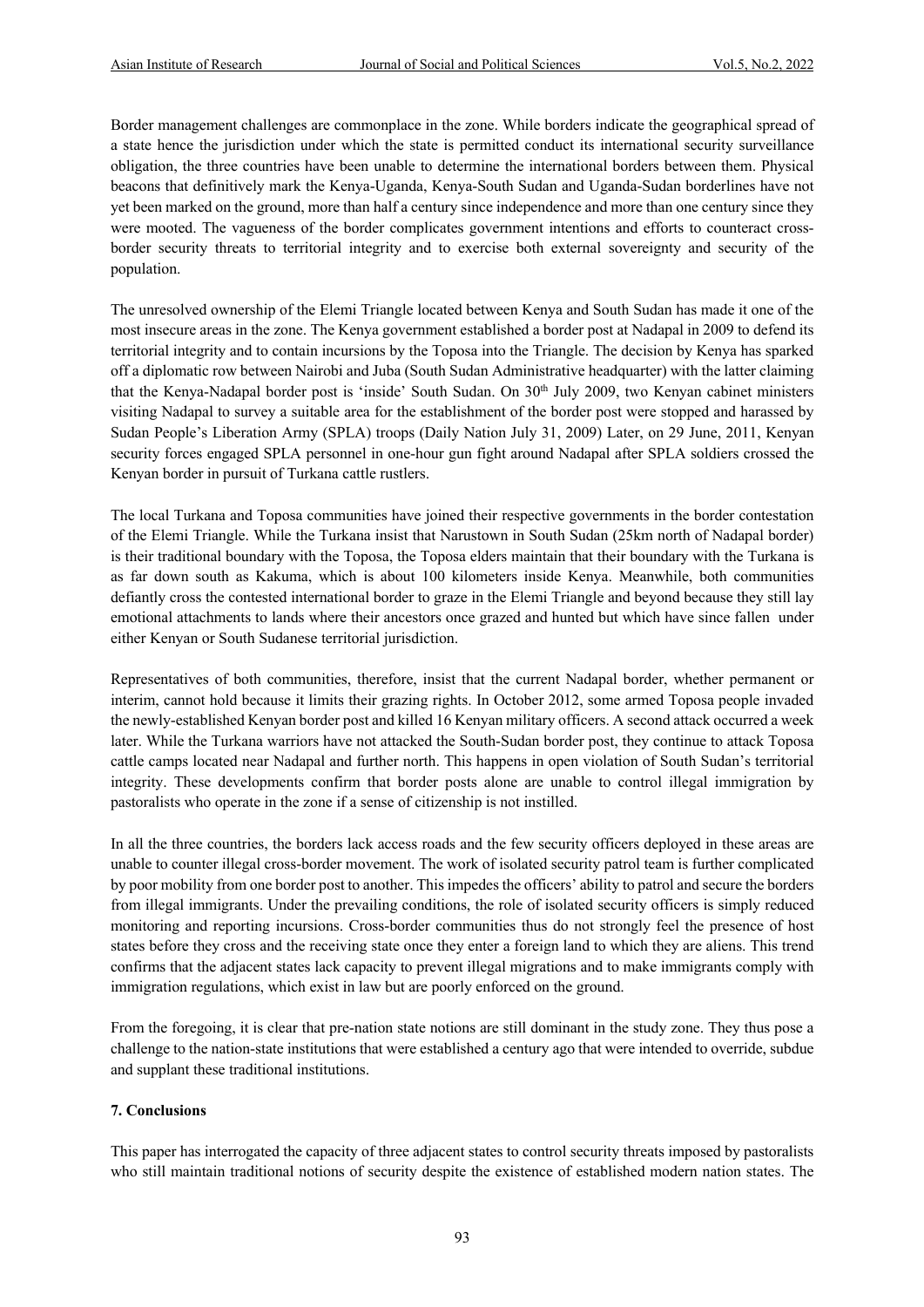paper confirms that established local institutions of the state have been unable to regulate movement across the borders and thus secure the immigration control function of the state. On one hand, the Turkana, Karamoja, and Toposa pastoralists avoid the formal immigration stations and habitually violate immigration and citizenship laws and requirements of the state while on the other, the security and immigration institutions and officials of the state are unable to enforce compliance with the laws and regulations. Local institutions of the state are unable to regulate movement across the borders and therefore cannot secure the immigration control function of the state. Furthermore, both restricted and prohibited goods including firearms and live animals cross the border without customs verification thereby placing the security of the state and the local population in danger.

The paper has demonstrated that the greatest challenge to the intrusion of the state arises from the vibrancy of traditional forms of government and authority which either directly oppose or compete with the modern state. The state has therefore gained less than complete control of the population and preexisting notions of security and structures of governmental authority that compete with and even undermine the authority of the institutions of the state. This internal weakness of the state adversely affects the capacity of the state to exercise power and authority over international cross-border affairs, namely citizenship and immigration.

This study has shown that realism overlooks internal processes yet they determine external processes. While the challenges along the Kenya-Uganda- South Sudan border show that state formation is an incomplete process, realism presumes that the nation-state is an already accomplished entity and is the main actor in international relations. The evidence from the study area challenges these realist notions since the nation-state is still disregarded by the local community on both sides of the border. Whereas realism talks about external anarchy, internal anarchy prevails in the zone and it has implications for security. The security condition in the zone cannot, therefore, be explained adequately from the standpoint of classical realism. The state has to build its authority internally in order to address its external challenges adequately. In a nutshell, internal capability of states directly affects their external relations.

#### **References**

- Anderson, Benedict (1991) Imagined Communities: Reflections on the Origin and Spread of Nationalism, 2nd edn, London: Verso
- Ashley, R. K. (1983). Three modes of economism. *International Studies Quarterly*, *27*(4), 463-496.
- Ayoob, M. (1995). *The third world security predicament: State making, regional conflict, and the international system* (pp. 41-42). L. Rienner Publishers.
- Buzan, B. (1995). Security, the State, the" New World Order" and Beyond. *On security*, 187-211.
- Buzan, B., Wæver, O., Wæver, O., & De Wilde, J. (1998). *Security: A new framework for analysis*. Lynne Rienner Publishers.
- Booth, K. (Ed.). (2005). *Critical security studies and world politics* (pp. 259-278). London: Lynne Rienner Publishers.
- Carr, E. H. (1939). The Twenty Years' Crisis, 1919–1939: Reissued with New Introduction.
- Chabal, P. (1999). *Africa works: Disorder as political instrument*. James Currey Limited.
- Chaudoin, S., Milner, H. V., & Pang, X. (2015). International systems and domestic politics: Linking complex interactions with empirical models in international relations. *International Organization*, *69*(2), 275-309.
- Croxton, D. (1999). The Peace of Westphalia of 1648 and the Origins of Sovereignty. *The international history review*, *21*(3), 569-591
- Hassan, D. (2006). The rise of the territorial state and the treaty of Westphalia. *Yearbook of New Zealand Jurisprudence*, *9*, 62-70.
- Hobbes Thomas, *Leviathan*, London, William Benton, 1952.
- Hobsbawm, E. J. (1992). *Nations and nationalism since 1780: Programme, myth, reality*. Cambridge university press.
- Hobson, J. M. (2000). *The state and international relations*. Cambridge University Press.
- Hoffmann, S. (1965). *The State of War: the Essays on the Theory and Practice of International Politics*. Frederick A PraegerInc
- Katzenstein, P. J. (1976). International relations and domestic structures: Foreign economic policies of advanced industrial states. *International Organization*, *30*(1), 1-45.